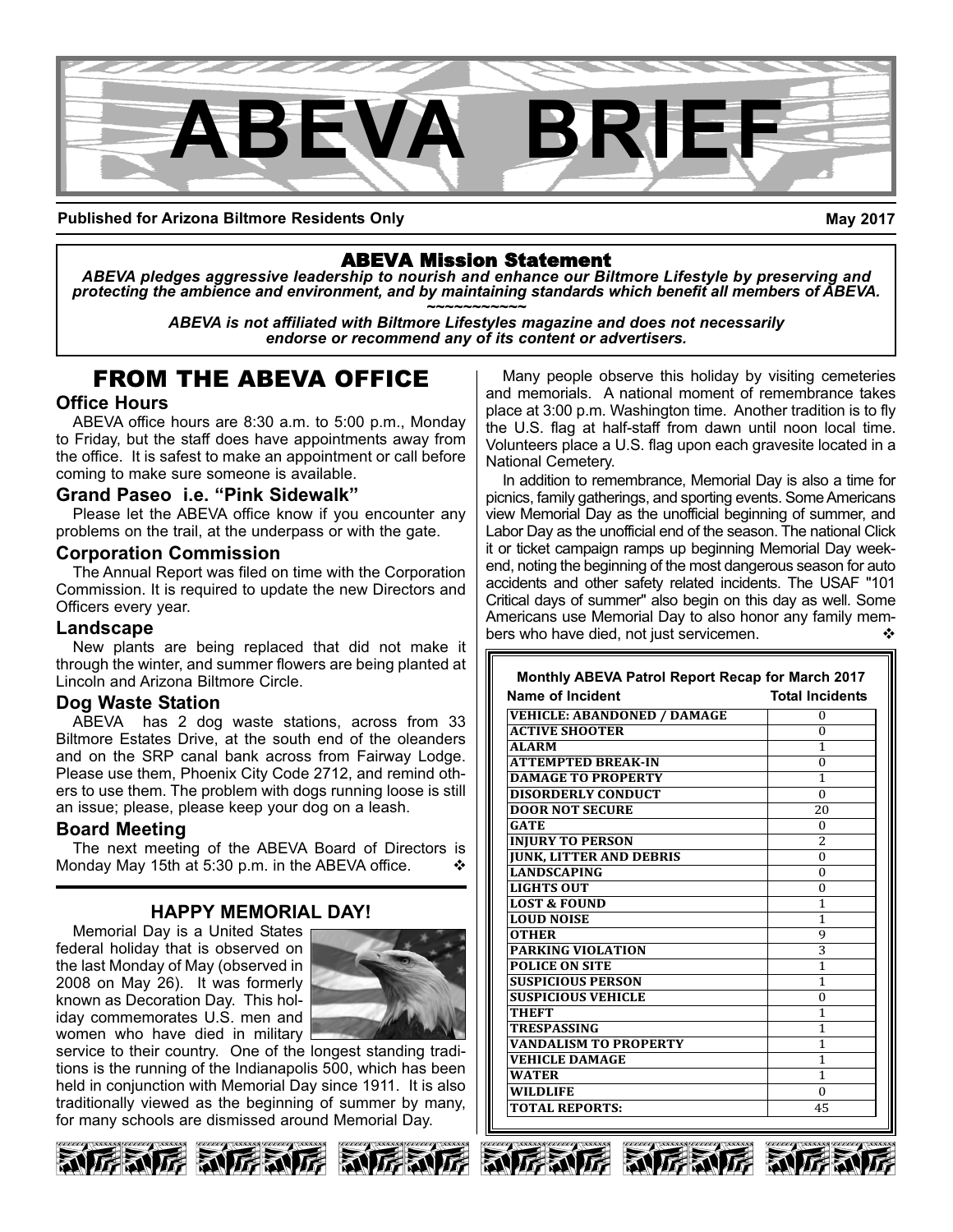# 厉利厉 动厉利厉 动厉利

## **Missouri Avenue Update Between 19th Avenue and 24th Street**

As part of the City's continued efforts to make our streets more bikable, walkable and livable, the City of Phoenix Street Transportation Department planned to seek community input on proposed improvements to Missouri Avenue between 19th Avenue and 24th Street through a public meeting that was scheduled for October 26th, 2016. The public meeting was cancelled due to a conflicting meeting. The proposed improvements that include a repurposing of the street to add bicycle lanes, aligned closely with a number of City initiatives including:

- Reinvent Phoenix
- PlanPhx
- Complete Streets Ordinance

• Comprehensive Bicycle Master Plan.

## **Update on the Proposed Improvements**

In response to numerous concerns expressed by area residents and stakeholders, the proposed reduction in travel lanes for Missouri Avenue between 19th Avenue and 24th Street is no longer being considered. Before outlining any potential improvements on Missouri Avenue between 19th Avenue and 24th Street, public input will be collected via a survey that will be made available as part of the future City of Phoenix Key Corridors Master Plan efforts, slated to start this summer.

#### **Pertaining to Missouri Avenue, the Master Plan will:**

- Contain two focus areas including the Camelback East Corridor and another to be determined. Potential ways to increase circulation, mitigate congestion growth and provide transportation options will be addressed.
- Provide information on pedestrian/bicycle corridor alternatives while also gathering input from residents on streets they feel would provide strong options for the community.
- Outline future improvements that could be considered for inclusion in the Street Department Capital Improvement Program.
- Assess and prioritize various transportation needs and issues for this corridor, linking to community input gathered thus far.

As part of the launch for the Master Plan a dedicated webpage will be established and made available under the Planning section of the Street Transportation projects webpage at phoenix.gov/projects.

Stakeholders that contacted the Street Transportation Department to date have been placed in our database and will be notified when the survey for the Master Plan is available.

#### **Missouri Avenue between 19th and 43th avenues:**

Planning related efforts aimed at making the Missouri Avenue corridor between 19th and 43th avenues safer and more effective continue to progress. Additional opportunities for public input will be made available as the project advances. To receive updates about this project email justin.feek@phoenix.gov.

Thank you for your continued interest in making the City's streets safer and more livable.  $\cdot$ 





## MEETINGS & LUNCHEONS **Biltmore Area Partnership Happy Hour**

On Wednesday, May 24th, 2017, The Biltmore Area Partnership Networking Happy Hour will be held at Wink 24 located at the Biltmore Fashion Park. The happy hour will be from 5:00 p.m. to 7:00 p.m.

The cost is \$15 per person. This will include one free drink, various appetizers and pizza. For additional information, please call Ed Rossi at 602-957-6483. Reservations and checks must be sent prior to the BAP Happy Hour. Send checks to the Biltmore Area Partnership, 3104 East Camelback Road, #174, Phoenix, AZ 85016. v

## **Biltmore Networking Group**

The Biltmore Networking Group monthly happy hour provides an excellent opportunity to meet and network with others in the Biltmore community. The upcoming happy hours are planned for for May 4th and June 1st from 5:30 p.m. to 7:30 p.m. at the Lounge inside Rico's American Grill at the Pointe Hilton Squaw Peak, located at 7677 North 16th Street in Phoenix (602-997-5850). There is no need to RSVP, and there is never a charge to attend these events. If you have any questions or would like to be added to the email list for monthly announcements, please contact Shahpar at biltmorenetwork@gmail.com.  $\diamond$ 

## **Biltmore Lunch Bunch**

The Biltmore Lunch Bunch (BLB) will meet on Friday, May 5th, 2017 at 11:45 a.m. at Frank and Albert's with La Rita Mason as the Coordinating Hostess. BYOM (Bring Your Own Money), order off the menu with full sized portions at regular price, or 1/2 sized portions at an adjusted price. Come and enjoy lunch with ladies who live or work in the Biltmore area. The dress is casual.

#### **For advanced planning:**

Friday, June 2nd, 2017-11:45 a.m.-Frank and Albert's Friday, July 7th, 2017-11:45 a.m.-Frank and Albert's

You will receive e-mail reminders of when the lunches are scheduled. If you have any question or to be added to the listserv to receive reminders about the BLB, contact La Rita Mason at 602-667-0002 or Irmason@gmail.com. If you cannot know until the event, drop-ins are always welcome!  $\cdot \cdot \cdot$ 

## SPECIAL OFFERS AND EVENTS **Arizona Biltmore Resort**

This May, enjoy a full calendar of events and activities for all ages!

**Mother's Day:** Celebrate Mom at Wright's at the Biltmore for Mother's Day Brunch May 14th. Seating is from 9:00 a.m. to 2:30 p.m.

**Arizona Biltmore Beer Dinners:** May marks the next installment of the Arizona Biltmore Beer Dinners. Welcome Huss Brewing Company Wednesday May, 10th where acclaimed microbrews are paired with original recipes by Arizona Biltmore's culinary team. The four-course dinners will be held in the private Sunroom of Frank & Albert's restaurant.

**Winemaker Dinner Series:** The 27th season of the Winemaker Dinner Series will feature The Prisoner Wine





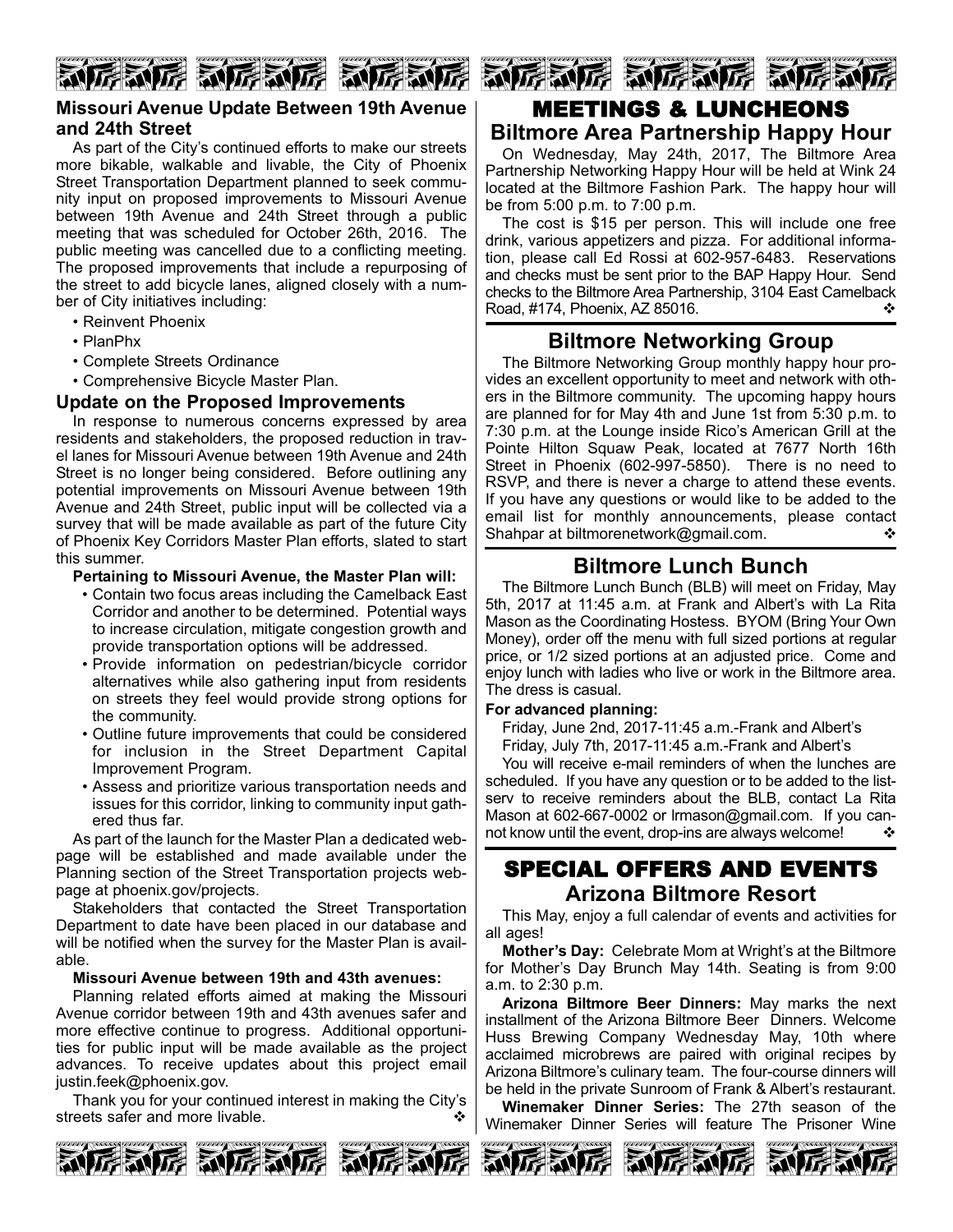

Company on May 4th. Held in the resort's historic signature restaurant, Wright's at The Biltmore, the Winemaker Dinners combine innovative gourmet dining, acclaimed wines and winemakers discussing their wines with after-dinner drinks and cigars on Squaw Peak Lawn. The dinners are held monthly and will run through June 8th, 2017.

**Wright's Bar:** Enjoy live entertainment Friday and Saturday evenings from 8:00 p.m. to 11:00 p.m. and Sunday evening May 28th in celebration of Memorial Day. **Spa Biltmore:** Treat yourself to an experience of pure indulgence at Spa

Biltmore. Reconnect and recharge with their monthly specials. **Guided History Tour:** Don't miss out on exploring the stunning 39-acre property

and learn about the incredible Biltmore past with a guided history tour. Tours are 1.5 hours long and available three times per week.

Reservations are required for all activities. To sign up or request further information, please contact the Arizona Biltmore Concierge at 602-955-6600.  $\cdot\cdot\cdot$ 

## **Arizona Biltmore Golf Club Events**

2017 is flying by. Can you believe it's already May in the Valley of the Sun? Time to celebrate moms, make summer golf plans and enjoy the cool mornings and evenings out on the patio. Here's what's happening at the Arizona Biltmore Golf Club and Adobe Restaurant.

**Enjoy Mother's Day Brunch At The Adobe Restaurant:** Mother's Day is on Sunday, May 14th, and The Adobe Restaurant is the perfect spot to celebrate mom on her special day. The Adobe will feature a delicious Mother's Day Brunch Buffet, or you can order off the menu as all of The Adobe's breakfast and lunchtime favorites will be available, including Avocado Toast, Chip S'Hot Pancakes, the Adobe'rger, the Clubhouse Sandwich and the Famous Biltmore Dog (kosher). To make Mother's Day Brunch reservations, please call (602) 468-9160.

**The 2017 Arizona Biltmore Golf Club Summer Pass:** Summer is just around the corner, so it's time to purchase your AZ Biltmore Golf Club Summer Pass. The 2017 Arizona Biltmore Golf Club Summer Pass goes on sale in early May. During the presale time period (May 1st through the 14th), buy two summer passes and get \$10 off. From May 7th through the 11th, past summer pass holders play for just \$24 after 11:00 a.m.

**Patio Time!:** Enjoy the Adobe Restaurant's beautiful patio throughout May. With \$6 appetizers and drink specials, the Adobe's patio is a great place to chill. Happy Hour food specials run from 2:00 p.m. to 4:00 p.m. Monday through Thursday, and until 5:00 p.m. Friday through Sunday. Happy Hour drink specials run from 2:00 to 6:00 p..m. daily.

**Father's Day Gift Idea:** If dad has been dropping hints about wanting a range finder to help improve his golf game, now is a great time to get him one. For a limited time at the Arizona Biltmore Golf Shop, when you purchase a range finder, you'll receive a free round of golf. That's a winning combination and a great gift idea for Father's Day.

**Public Service Rate:** As a small token of our appreciation for all they do for the community and country, all first responders (police, fire, emergency services and military) will receive \$5 off of their golf round all month long. Plus, first responders can bring up to three friends for the same rate and enjoy great playing conditions on the Adobe and Links Courses. (Must have valid I.D., good for all current and retired personnel)

**Specials at The Arizona Biltmore Golf Club:** Take advantage of three great May specials.

- **Biltmore Buddies:** Arizona Biltmore Golf Club hosts Biltmore Buddies Golf on Thursday afternoons at 4:00 p.m. For \$35 per player, enjoy nine holes of golf with a golf car, a drink and range balls. Please visit www.azbiltmoregc.com for more info.
- **Lunch Break Special:** \$20 includes Biltmore Hot Dog, chips, drink (up to a domestic beer) and a bucket of range balls. Available all day, any day.
- **Biltmore Golf Happy Hour:** \$20 includes 4 to 9 holes of golf with golf cart, and one happy hour drink (up to a domestic beer). Available any day after 4:00 p.m.

For more information, to book a golf tee time, corporate lunch or private function, please visit www.azbiltmoregc.com or www.theadoberestaurant.com.  $\bm{\cdot}$ 









## **ABEVA Board of Directors**

**James Bell, President Michael Leeman, Vice President Mark Monserez, Secretary Judith Shafkind, Treasurer Arnold Braasch, Director Steven Helm, Director Phil Tibi, Director Will Hawking, Director**

#### **ABEVA Office Information**

**2525 East Arizona Biltmore Circle, Building D, Ste. 145 Phoenix, Arizona 85016 Hours Mon.Fri. 8:30 am5 pm 6029551003 phone 6029551144 fax Carol Jones Community Manager**

> **The** *ABEVA Brief* **Editor Carol Jones cjones@abeva.com**

**Roving Patrol: 6023694776 Police Dept. Non-Emergency: 6022626151 Website Information**

Please visit the website at www.abeva.com. There is a link to Phoenix Metro Bank to pay your annual dues. You can download many ABEVA documents; CC&Rs, Parking Permission, Architectural Request Form, and more. You may also read board minutes and the ABEVA Brief online. ABEVA Brief online.

## **Handy Contacts**

**City of Phoenix Back-Washing Department (Pools) 602.256.3190 Dead Animal Pick-up 602.262.6791 Dog Catcher 602.506.7387 Snake Control 480.894.1625 Fish & Game 602.942.3000 SRP Outages 602.236.8811 Water Department 602.262.6251**